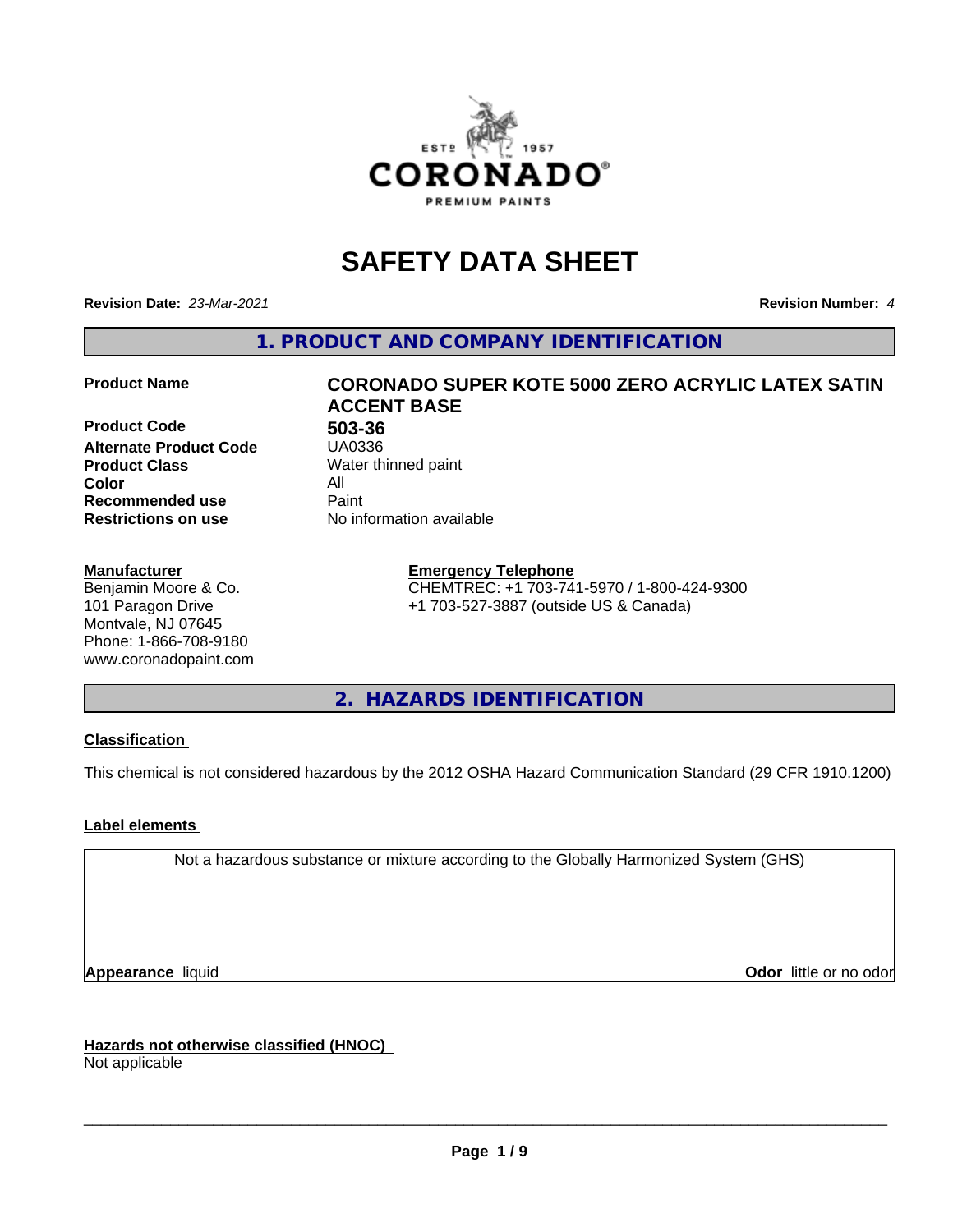#### **Other information**

No information available

 **WARNING:** This product contains isothiazolinone compounds at levels of <0.1%. These substances are biocides commonly found in most paints and a variety of personal care products as a preservative. Certain individuals may be sensitive or allergic to these substances, even at low levels.

\_\_\_\_\_\_\_\_\_\_\_\_\_\_\_\_\_\_\_\_\_\_\_\_\_\_\_\_\_\_\_\_\_\_\_\_\_\_\_\_\_\_\_\_\_\_\_\_\_\_\_\_\_\_\_\_\_\_\_\_\_\_\_\_\_\_\_\_\_\_\_\_\_\_\_\_\_\_\_\_\_\_\_\_\_\_\_\_\_\_\_\_\_

### **3. COMPOSITION INFORMATION ON COMPONENTS**

| <b>Chemical name</b> | <b>CAS No.</b> | Weight-%     |
|----------------------|----------------|--------------|
| Kaolin               | 1332-58-7      | · 10         |
| Nepheline svenite    | 37244-96-5     |              |
| Titanium dioxide     | 13463-67-7     | - U.S<br>J.I |

|                                                  | 4. FIRST AID MEASURES                                                                                                |  |
|--------------------------------------------------|----------------------------------------------------------------------------------------------------------------------|--|
| <b>General Advice</b>                            | No hazards which require special first aid measures.                                                                 |  |
| <b>Eye Contact</b>                               | Rinse thoroughly with plenty of water for at least 15 minutes and consult a<br>physician.                            |  |
| <b>Skin Contact</b>                              | Wash off immediately with soap and plenty of water while removing all<br>contaminated clothes and shoes.             |  |
| <b>Inhalation</b>                                | Move to fresh air. If symptoms persist, call a physician.                                                            |  |
| Ingestion                                        | Clean mouth with water and afterwards drink plenty of water. Consult a physician<br>if necessary.                    |  |
| <b>Most Important</b><br><b>Symptoms/Effects</b> | None known.                                                                                                          |  |
| <b>Notes To Physician</b>                        | Treat symptomatically.                                                                                               |  |
|                                                  | 5. FIRE-FIGHTING MEASURES                                                                                            |  |
| <b>Suitable Extinguishing Media</b>              | Use extinguishing measures that are appropriate to local<br>circumstances and the surrounding environment.           |  |
|                                                  | <b>Protective equipment and precautions for firefighters</b> As in any fire, wear self-contained breathing apparatus |  |

and full protective gear.

**Specific Hazards Arising From The Chemical** Closed containers may rupture ifexposed to fire or

**Sensitivity to mechanical impact** No

**Sensitivity to static discharge** No

extreme heat.

 $\overline{\phantom{a}}$  ,  $\overline{\phantom{a}}$  ,  $\overline{\phantom{a}}$  ,  $\overline{\phantom{a}}$  ,  $\overline{\phantom{a}}$  ,  $\overline{\phantom{a}}$  ,  $\overline{\phantom{a}}$  ,  $\overline{\phantom{a}}$  ,  $\overline{\phantom{a}}$  ,  $\overline{\phantom{a}}$  ,  $\overline{\phantom{a}}$  ,  $\overline{\phantom{a}}$  ,  $\overline{\phantom{a}}$  ,  $\overline{\phantom{a}}$  ,  $\overline{\phantom{a}}$  ,  $\overline{\phantom{a}}$ 

pressure-demand, MSHA/NIOSH (approved or equivalent)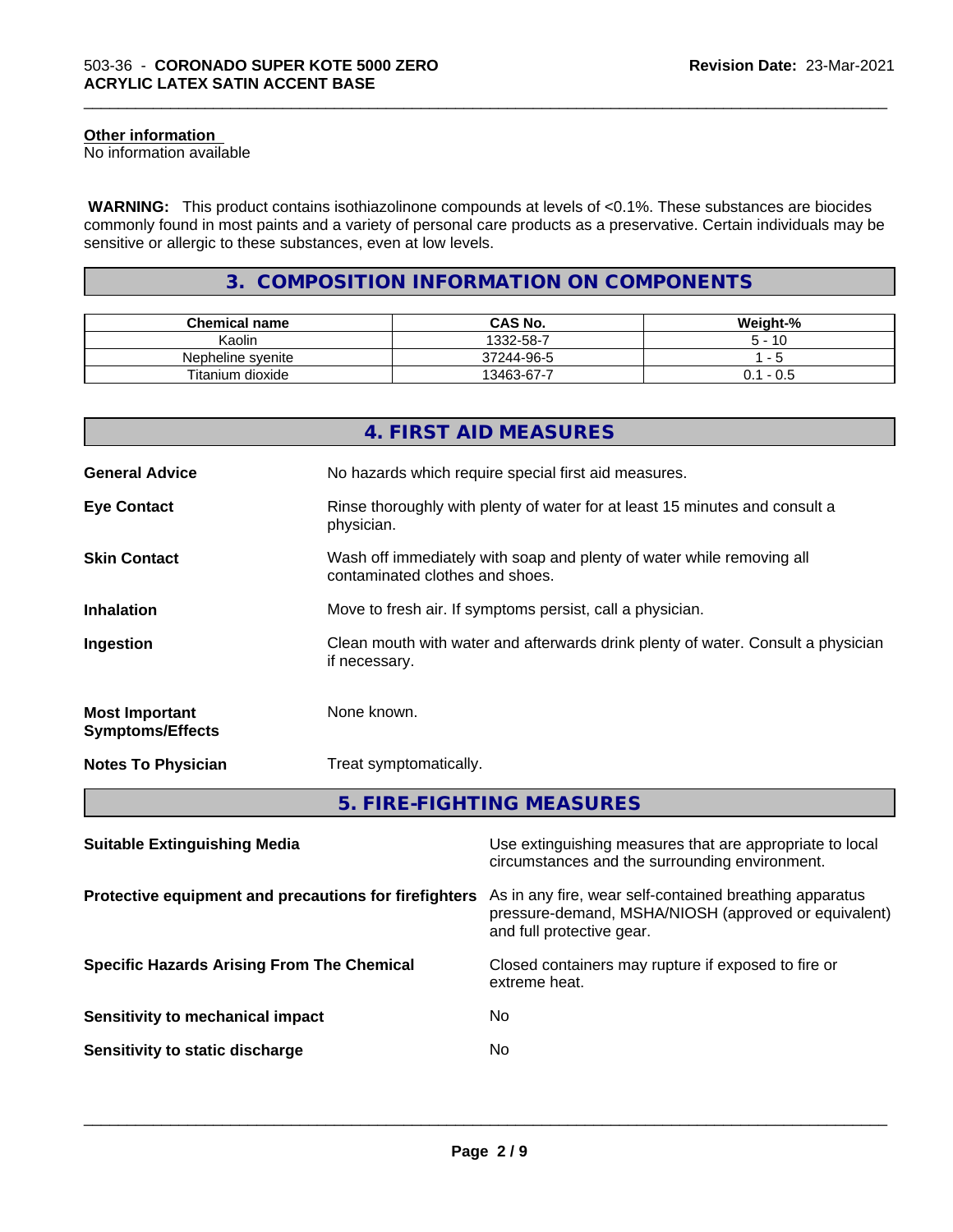| <b>Flash Point Data</b>                                                 |                 |                                  |                                |
|-------------------------------------------------------------------------|-----------------|----------------------------------|--------------------------------|
| Flash point (°F)                                                        |                 | Not applicable                   |                                |
| Flash Point (°C)                                                        |                 | Not applicable                   |                                |
| <b>Method</b>                                                           |                 | Not applicable                   |                                |
| <b>Flammability Limits In Air</b>                                       |                 |                                  |                                |
| Lower flammability limit:<br><b>Upper flammability limit:</b>           |                 | Not applicable<br>Not applicable |                                |
| <b>NFPA</b><br>Health: 1                                                | Flammability: 0 | <b>Instability: 0</b>            | <b>Special: Not Applicable</b> |
| <b>NFPA Legend</b><br>0 - Not Hazardous<br>1 - Slightly<br>2 - Moderate |                 |                                  |                                |

\_\_\_\_\_\_\_\_\_\_\_\_\_\_\_\_\_\_\_\_\_\_\_\_\_\_\_\_\_\_\_\_\_\_\_\_\_\_\_\_\_\_\_\_\_\_\_\_\_\_\_\_\_\_\_\_\_\_\_\_\_\_\_\_\_\_\_\_\_\_\_\_\_\_\_\_\_\_\_\_\_\_\_\_\_\_\_\_\_\_\_\_\_

- 3 High
- 4 Severe
- 

*The ratings assigned are only suggested ratings, the contractor/employer has ultimate responsibilities for NFPA ratings where this system is used.*

*Additional information regarding the NFPA rating system is available from the National Fire Protection Agency (NFPA) at www.nfpa.org.*

### **6. ACCIDENTAL RELEASE MEASURES**

| <b>Personal Precautions</b>      | Avoid contact with skin, eyes and clothing. Ensure adequate ventilation.                             |
|----------------------------------|------------------------------------------------------------------------------------------------------|
| <b>Other Information</b>         | Prevent further leakage or spillage if safe to do so.                                                |
| <b>Environmental precautions</b> | See Section 12 for additional Ecological Information.                                                |
| <b>Methods for Cleaning Up</b>   | Soak up with inert absorbent material. Sweep up and shovel into suitable<br>containers for disposal. |
|                                  | 7 HANDI ING AND STORAGE                                                                              |

| <b>Handling</b>               | Avoid contact with skin, eyes and clothing. Avoid breathing vapors, spray mists or<br>sanding dust. In case of insufficient ventilation, wear suitable respiratory<br>equipment. |
|-------------------------------|----------------------------------------------------------------------------------------------------------------------------------------------------------------------------------|
| <b>Storage</b>                | Keep container tightly closed. Keep out of the reach of children.                                                                                                                |
| <b>Incompatible Materials</b> | No information available                                                                                                                                                         |
|                               |                                                                                                                                                                                  |

## **8. EXPOSURE CONTROLS/PERSONAL PROTECTION**

#### **Exposure Limits**

| <b>Chemical name</b> | <b>ACGIH TLV</b>                           | <b>OSHA PEL</b>           |
|----------------------|--------------------------------------------|---------------------------|
| Kaolin               | TWA: 2 $mg/m3$ particulate matter          | 15 mg/m $3$ - TWA         |
|                      | containing no asbestos and <1%             | $5 \text{ mg/m}^3$ - TWA  |
|                      | crystalline silica, respirable particulate |                           |
|                      | matter                                     |                           |
| Titanium dioxide     | TWA: $10 \text{ ma/m}^3$                   | $15 \text{ mg/m}^3$ - TWA |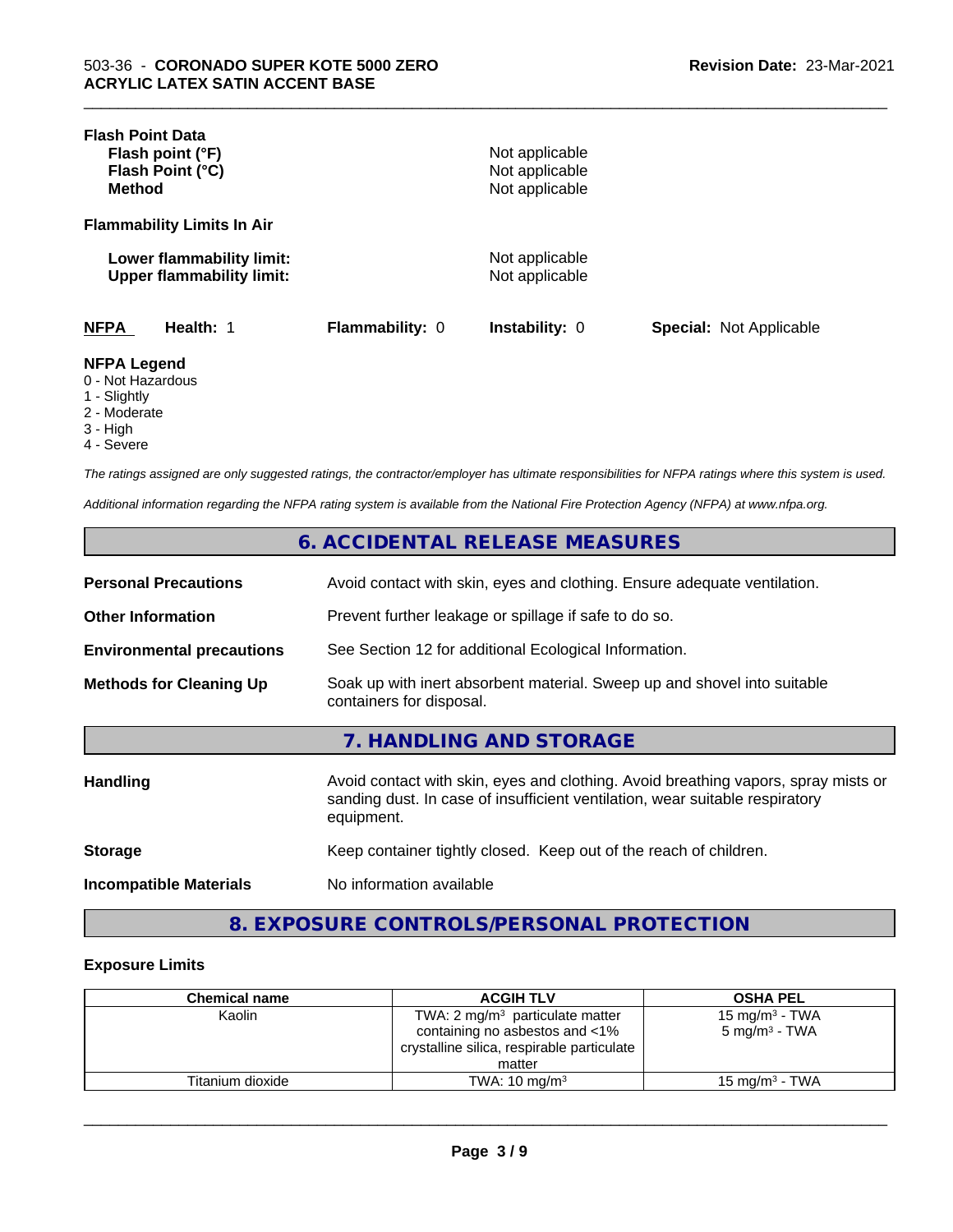#### **Legend**

ACGIH - American Conference of Governmental Industrial Hygienists Exposure Limits OSHA - Occupational Safety & Health Administration Exposure Limits N/E - Not Established

| <b>Engineering Measures</b>          | Ensure adequate ventilation, especially in confined areas.               |  |  |
|--------------------------------------|--------------------------------------------------------------------------|--|--|
| <b>Personal Protective Equipment</b> |                                                                          |  |  |
| <b>Eye/Face Protection</b>           | Safety glasses with side-shields.                                        |  |  |
| <b>Skin Protection</b>               | Protective gloves and impervious clothing.                               |  |  |
| <b>Respiratory Protection</b>        | In case of insufficient ventilation wear suitable respiratory equipment. |  |  |
| <b>Hygiene Measures</b>              | Avoid contact with skin, eyes and clothing. Remove and wash contaminated |  |  |
|                                      | clothing before re-use. Wash thoroughly after handling.                  |  |  |

### **9. PHYSICAL AND CHEMICAL PROPERTIES**

**Appearance** liquid<br> **Appearance** liquid<br> **Odor Odor Threshold** No information available **Density (Ibs/gal)** 9.1 - 9.2<br> **Specific Gravity** 1.09 - 1.11 **Specific Gravity**<br>pH **Viscosity (cps)** No information available **Solubility(ies)** No information available **Water solubility** No information available **Evaporation Rate No information available No information available Vapor pressure** No information available **No information** available **Vapor density**<br> **We Solids**<br>
We Solid Wi, % Solids
25 - 45 **Wt. % Solids** 35 - 45<br> **Vol. % Solids** 25 - 35 **Vol. % Solids Wt. % Volatiles** 55 - 65<br> **Vol. % Volatiles** 65 - 75 **Vol. % Volatiles VOC Regulatory Limit (g/L)** < 5 **Boiling Point (°F)** 212 **Boiling Point (°C)** 100 **Freezing point (°F)** 32 **Freezing Point (°C)** 0 **Flash point (°F)** Not applicable **Flash Point (°C)** Not applicable **Method**<br> **Flammability (solid, gas)**<br> **Commability (solid, gas)**<br> **Not** applicable **Flammability** (solid, gas) **Upper flammability limit:**<br> **Lower flammability limit:** Not applicable Not applicable **Lower flammability limit:**<br> **Autoignition Temperature (°F)** Not applicable available and the Mustafable and Mustafable and Mustafable and Mu **Autoignition Temperature (°F) Autoignition Temperature (°C)** No information available **Decomposition Temperature (°F)** No information available **Decomposition Temperature (°C)** No information available **Partition coefficient** and the settlement of the settlement of the No information available

**Odor** little or no odor **No information available** 

\_\_\_\_\_\_\_\_\_\_\_\_\_\_\_\_\_\_\_\_\_\_\_\_\_\_\_\_\_\_\_\_\_\_\_\_\_\_\_\_\_\_\_\_\_\_\_\_\_\_\_\_\_\_\_\_\_\_\_\_\_\_\_\_\_\_\_\_\_\_\_\_\_\_\_\_\_\_\_\_\_\_\_\_\_\_\_\_\_\_\_\_\_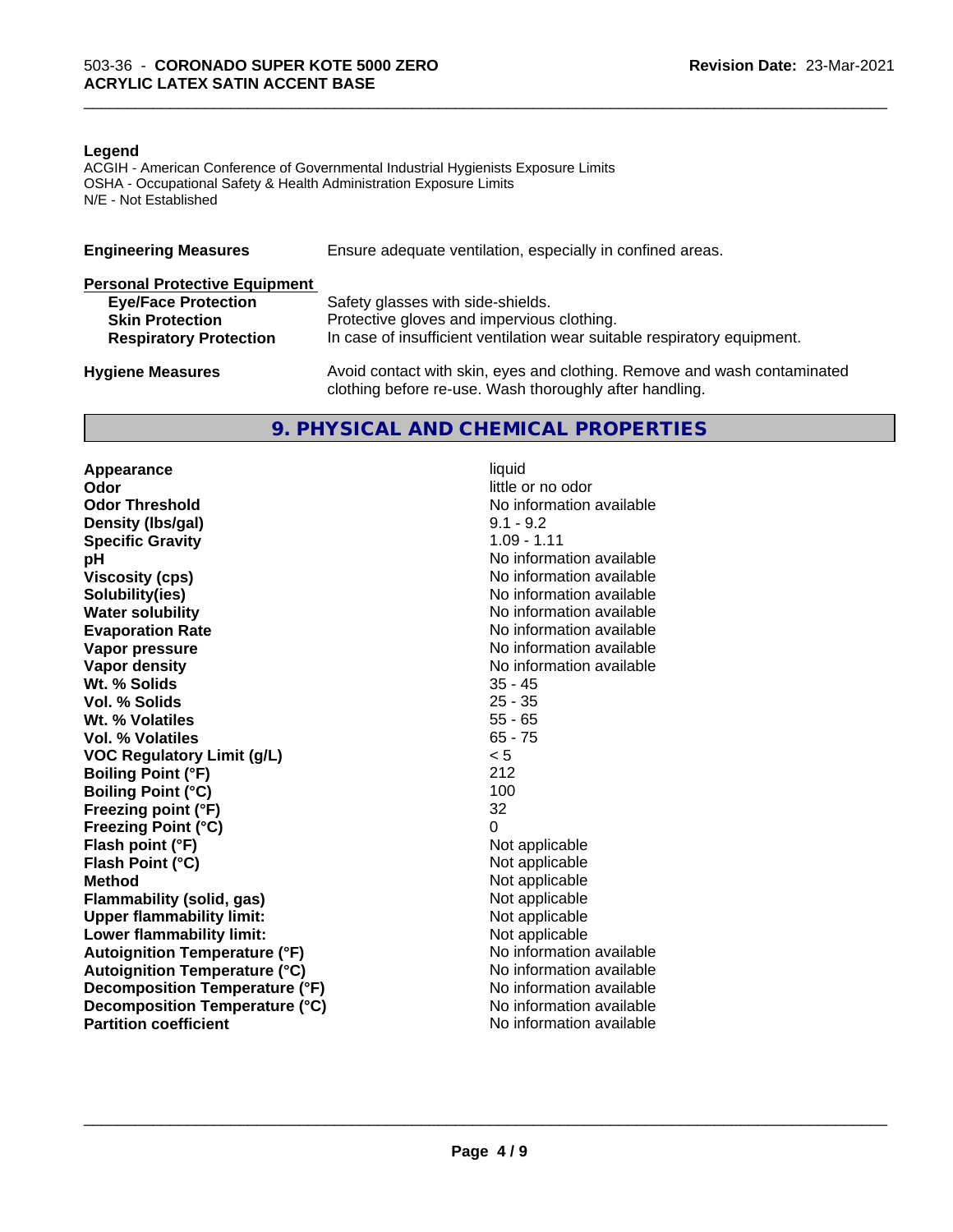|                                                                                                                                                                                                                                                                                                                                                                                |                                                                                                                                                                                                                                                                                                                                                           | <b>10. STABILITY AND REACTIVITY</b>                                                                                                                                                                                |
|--------------------------------------------------------------------------------------------------------------------------------------------------------------------------------------------------------------------------------------------------------------------------------------------------------------------------------------------------------------------------------|-----------------------------------------------------------------------------------------------------------------------------------------------------------------------------------------------------------------------------------------------------------------------------------------------------------------------------------------------------------|--------------------------------------------------------------------------------------------------------------------------------------------------------------------------------------------------------------------|
| <b>Reactivity</b>                                                                                                                                                                                                                                                                                                                                                              |                                                                                                                                                                                                                                                                                                                                                           | Not Applicable                                                                                                                                                                                                     |
| <b>Chemical Stability</b>                                                                                                                                                                                                                                                                                                                                                      |                                                                                                                                                                                                                                                                                                                                                           | Stable under normal conditions.                                                                                                                                                                                    |
| <b>Conditions to avoid</b>                                                                                                                                                                                                                                                                                                                                                     |                                                                                                                                                                                                                                                                                                                                                           | Prevent from freezing.                                                                                                                                                                                             |
| <b>Incompatible Materials</b>                                                                                                                                                                                                                                                                                                                                                  |                                                                                                                                                                                                                                                                                                                                                           | No materials to be especially mentioned.                                                                                                                                                                           |
| <b>Hazardous Decomposition Products</b>                                                                                                                                                                                                                                                                                                                                        |                                                                                                                                                                                                                                                                                                                                                           | None under normal use.                                                                                                                                                                                             |
| <b>Possibility of hazardous reactions</b>                                                                                                                                                                                                                                                                                                                                      |                                                                                                                                                                                                                                                                                                                                                           | None under normal conditions of use.                                                                                                                                                                               |
|                                                                                                                                                                                                                                                                                                                                                                                |                                                                                                                                                                                                                                                                                                                                                           | 11. TOXICOLOGICAL INFORMATION                                                                                                                                                                                      |
| <b>Product Information</b>                                                                                                                                                                                                                                                                                                                                                     |                                                                                                                                                                                                                                                                                                                                                           |                                                                                                                                                                                                                    |
| Information on likely routes of exposure                                                                                                                                                                                                                                                                                                                                       |                                                                                                                                                                                                                                                                                                                                                           |                                                                                                                                                                                                                    |
| <b>Principal Routes of Exposure</b>                                                                                                                                                                                                                                                                                                                                            |                                                                                                                                                                                                                                                                                                                                                           | Eye contact, skin contact and inhalation.                                                                                                                                                                          |
|                                                                                                                                                                                                                                                                                                                                                                                |                                                                                                                                                                                                                                                                                                                                                           |                                                                                                                                                                                                                    |
| <b>Acute Toxicity</b>                                                                                                                                                                                                                                                                                                                                                          |                                                                                                                                                                                                                                                                                                                                                           |                                                                                                                                                                                                                    |
| <b>Product Information</b>                                                                                                                                                                                                                                                                                                                                                     | No information available                                                                                                                                                                                                                                                                                                                                  |                                                                                                                                                                                                                    |
| Symptoms related to the physical, chemical and toxicological characteristics                                                                                                                                                                                                                                                                                                   |                                                                                                                                                                                                                                                                                                                                                           |                                                                                                                                                                                                                    |
| <b>Symptoms</b>                                                                                                                                                                                                                                                                                                                                                                | No information available                                                                                                                                                                                                                                                                                                                                  |                                                                                                                                                                                                                    |
|                                                                                                                                                                                                                                                                                                                                                                                |                                                                                                                                                                                                                                                                                                                                                           | Delayed and immediate effects as well as chronic effects from short and long-term exposure                                                                                                                         |
| Eye contact<br><b>Skin contact</b><br><b>Inhalation</b><br>Ingestion<br><b>Sensitization</b><br><b>Neurological Effects</b><br><b>Mutagenic Effects</b><br><b>Reproductive Effects</b><br><b>Developmental Effects</b><br><b>Target organ effects</b><br><b>STOT - single exposure</b><br><b>STOT - repeated exposure</b><br>Other adverse effects<br><b>Aspiration Hazard</b> | May cause slight irritation.<br>skin and cause irritation.<br>No information available<br>No information available<br>No information available.<br>No information available.<br>No information available.<br>No information available.<br>No information available.<br>No information available.<br>No information available.<br>No information available | Substance may cause slight skin irritation. Prolonged or repeated contact may dry<br>May cause irritation of respiratory tract.<br>Ingestion may cause gastrointestinal irritation, nausea, vomiting and diarrhea. |

\_\_\_\_\_\_\_\_\_\_\_\_\_\_\_\_\_\_\_\_\_\_\_\_\_\_\_\_\_\_\_\_\_\_\_\_\_\_\_\_\_\_\_\_\_\_\_\_\_\_\_\_\_\_\_\_\_\_\_\_\_\_\_\_\_\_\_\_\_\_\_\_\_\_\_\_\_\_\_\_\_\_\_\_\_\_\_\_\_\_\_\_\_

**Numerical measures of toxicity**

**The following values are calculated based on chapter 3.1 of the GHS document**

**Component Information**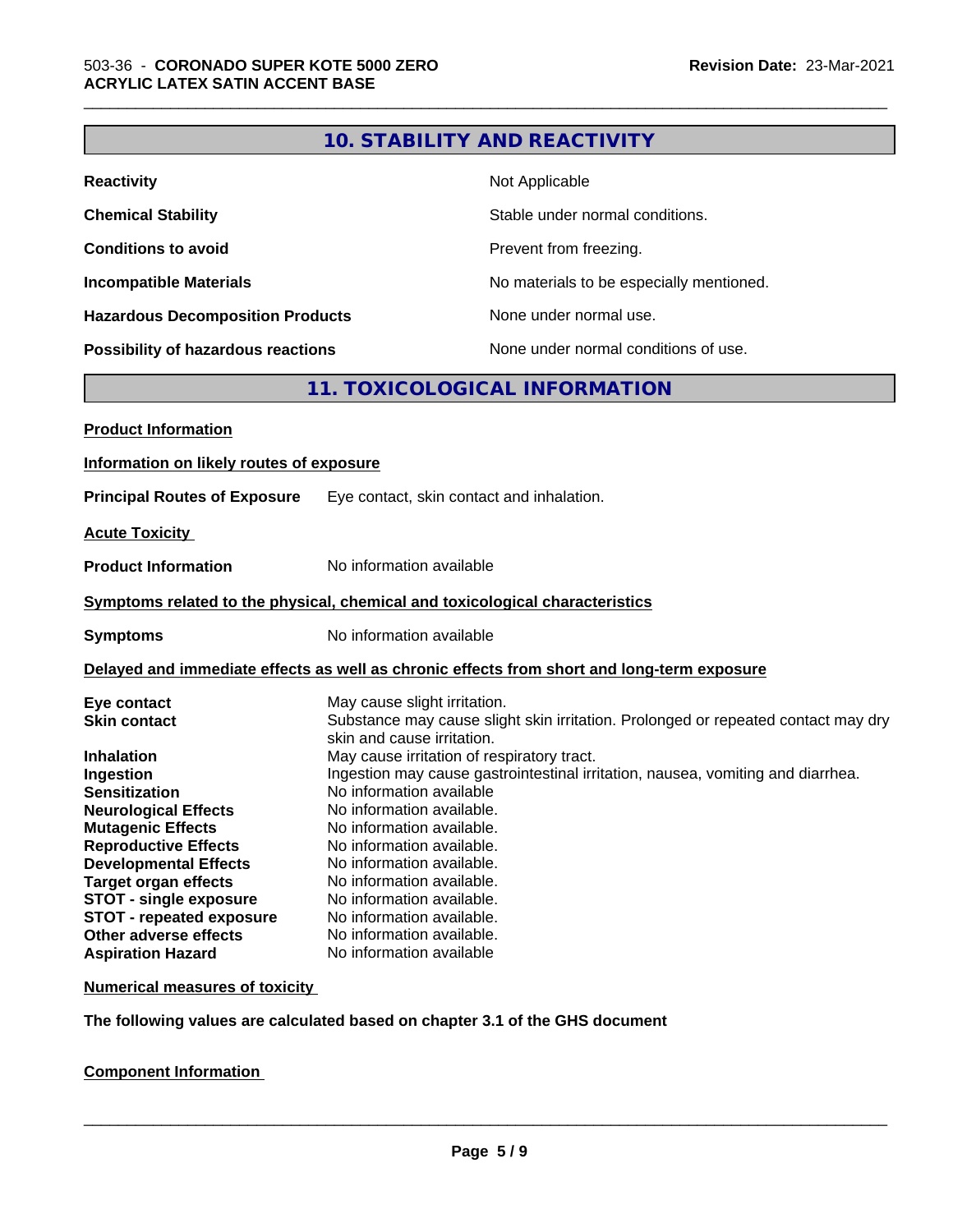| Chemical name    | Oral LD50                | Dermal LD50          | Inhalation LC50 |
|------------------|--------------------------|----------------------|-----------------|
| Kaolin           | $>$ 5000 mg/kg (Rat)     | $>$ 5000 mg/kg (Rat) |                 |
| 1332-58-7        |                          |                      |                 |
| Titanium dioxide | (Rat)<br>10000 mg/kg $/$ |                      |                 |
| 13463-67-7       |                          |                      |                 |

\_\_\_\_\_\_\_\_\_\_\_\_\_\_\_\_\_\_\_\_\_\_\_\_\_\_\_\_\_\_\_\_\_\_\_\_\_\_\_\_\_\_\_\_\_\_\_\_\_\_\_\_\_\_\_\_\_\_\_\_\_\_\_\_\_\_\_\_\_\_\_\_\_\_\_\_\_\_\_\_\_\_\_\_\_\_\_\_\_\_\_\_\_

#### **Chronic Toxicity**

#### **Carcinogenicity**

*The information below indicateswhether each agency has listed any ingredient as a carcinogen:.*

| <b>Chemical</b><br>name            | <b>IARC</b>                  | <b>NTP</b> | ດເ⊔∧<br>∪אח |
|------------------------------------|------------------------------|------------|-------------|
|                                    | .<br>2B<br>Human<br>Possible |            | ∟isted<br>. |
| .<br><br>dioxide<br><b>itanium</b> | Carcinoɑen                   |            |             |

• Although IARC has classified titanium dioxide as possibly carcinogenic to humans (2B), their summary concludes: "No significant exposure to titanium dioxide is thought to occur during the use of products in which titanium dioxide is bound to other materials, such as paint."

#### **Legend**

IARC - International Agency for Research on Cancer NTP - National Toxicity Program OSHA - Occupational Safety & Health Administration

**12. ECOLOGICAL INFORMATION**

### **Ecotoxicity Effects**

The environmental impact of this product has not been fully investigated.

#### **Product Information**

#### **Acute Toxicity to Fish**

No information available

#### **Acute Toxicity to Aquatic Invertebrates**

No information available

#### **Acute Toxicity to Aquatic Plants**

No information available

#### **Persistence / Degradability**

No information available.

#### **Bioaccumulation**

There is no data for this product.

#### **Mobility in Environmental Media**

No information available.

#### **Ozone**

No information available

#### **Component Information**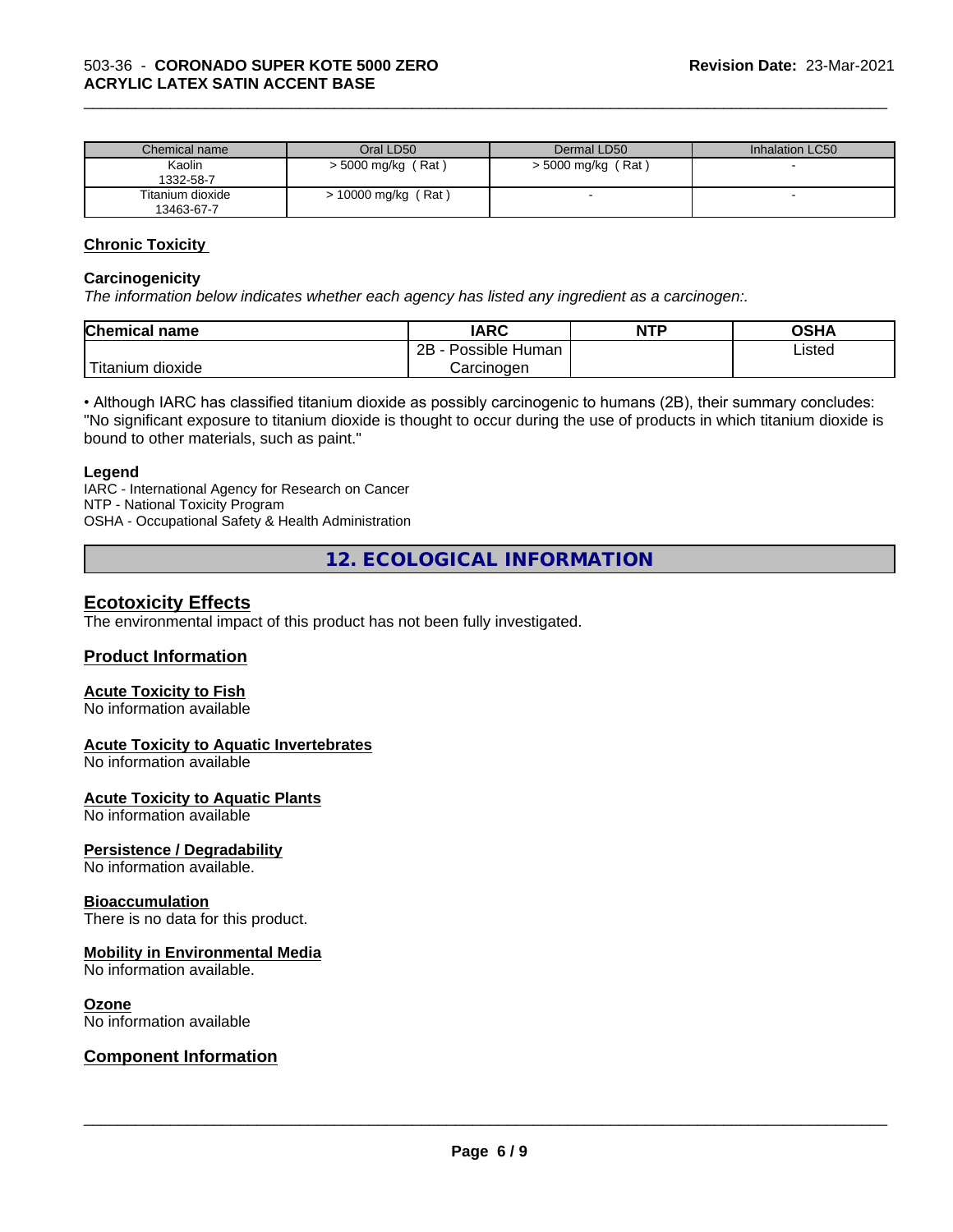#### **Acute Toxicity to Fish**

## Titanium dioxide

 $LC50:$  > 1000 mg/L (Fathead Minnow - 96 hr.)

#### **Acute Toxicity to Aquatic Invertebrates**

No information available

#### **Acute Toxicity to Aquatic Plants**

No information available

|                              | 13. DISPOSAL CONSIDERATIONS                                                                                                                                                                                               |
|------------------------------|---------------------------------------------------------------------------------------------------------------------------------------------------------------------------------------------------------------------------|
| <b>Waste Disposal Method</b> | Dispose of in accordance with federal, state, and local regulations. Local<br>requirements may vary, consult your sanitation department or state-designated<br>environmental protection agency for more disposal options. |
|                              | 14. TRANSPORT INFORMATION                                                                                                                                                                                                 |
| <b>DOT</b>                   | Not regulated                                                                                                                                                                                                             |
| <b>ICAO/IATA</b>             | Not regulated                                                                                                                                                                                                             |
| <b>IMDG/IMO</b>              | Not regulated                                                                                                                                                                                                             |
|                              | 15. REGULATORY INFORMATION                                                                                                                                                                                                |

\_\_\_\_\_\_\_\_\_\_\_\_\_\_\_\_\_\_\_\_\_\_\_\_\_\_\_\_\_\_\_\_\_\_\_\_\_\_\_\_\_\_\_\_\_\_\_\_\_\_\_\_\_\_\_\_\_\_\_\_\_\_\_\_\_\_\_\_\_\_\_\_\_\_\_\_\_\_\_\_\_\_\_\_\_\_\_\_\_\_\_\_\_

### **International Inventories**

| <b>TSCA: United States</b> | Yes - All components are listed or exempt. |
|----------------------------|--------------------------------------------|
| <b>DSL: Canada</b>         | Yes - All components are listed or exempt. |

### **Federal Regulations**

| SARA 311/312 hazardous categorization |    |  |
|---------------------------------------|----|--|
| Acute health hazard                   | Nο |  |
| Chronic Health Hazard                 | Nο |  |
| Fire hazard                           | No |  |
| Sudden release of pressure hazard     | No |  |
| Reactive Hazard                       | No |  |

### **SARA 313**

Section 313 of Title III of the Superfund Amendments and Reauthorization Act of 1986 (SARA). This product contains a chemical or chemicals which are subject to the reporting requirements of the Act and Title 40 of the Code of Federal Regulations, Part 372:

*None*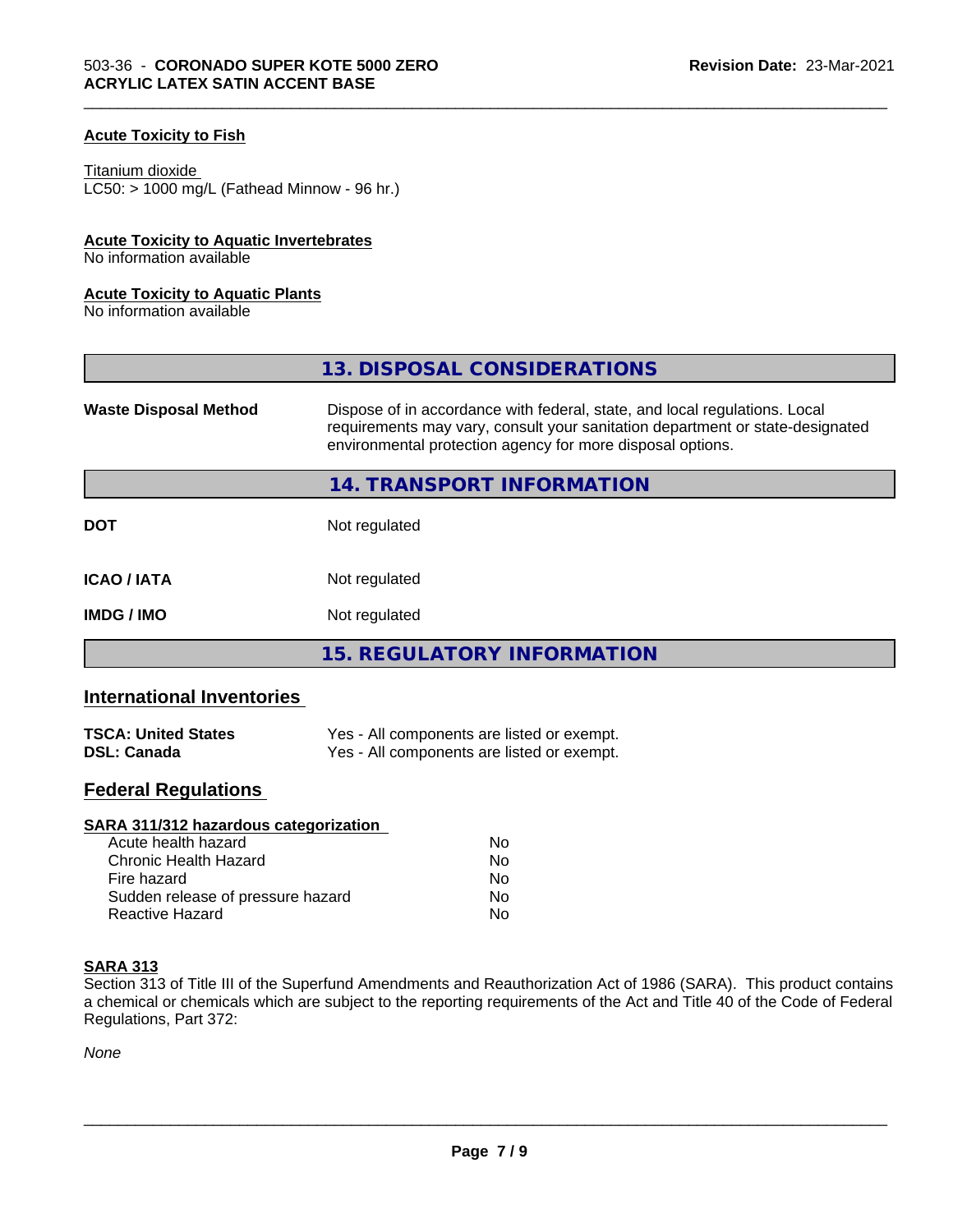#### **Clean Air Act,Section 112 Hazardous Air Pollutants (HAPs) (see 40 CFR 61)**

This product contains the following HAPs:

*None*

### **US State Regulations**

#### **California Proposition 65**

**AN** WARNING: Cancer and Reproductive Harm– www.P65warnings.ca.gov

#### **State Right-to-Know**

| $- - - - -$<br>---<br>∵ name<br><br>. | л -<br>ша<br>юсис | <b>Nev</b><br><u>ели.</u> | Пέ |
|---------------------------------------|-------------------|---------------------------|----|
| Kaolin                                |                   |                           |    |

\_\_\_\_\_\_\_\_\_\_\_\_\_\_\_\_\_\_\_\_\_\_\_\_\_\_\_\_\_\_\_\_\_\_\_\_\_\_\_\_\_\_\_\_\_\_\_\_\_\_\_\_\_\_\_\_\_\_\_\_\_\_\_\_\_\_\_\_\_\_\_\_\_\_\_\_\_\_\_\_\_\_\_\_\_\_\_\_\_\_\_\_\_

#### **Legend**

X - Listed

### **16. OTHER INFORMATION**

**HMIS** - **Health:** 1 **Flammability:** 0 **Reactivity:** 0 **PPE:** -

### **HMIS Legend**

- 0 Minimal Hazard
- 1 Slight Hazard
- 2 Moderate Hazard
- 3 Serious Hazard
- 4 Severe Hazard
- \* Chronic Hazard
- X Consult your supervisor or S.O.P. for "Special" handling instructions.

*Note: The PPE rating has intentionally been left blank. Choose appropriate PPE that will protect employees from the hazards the material will present under the actual normal conditions of use.*

*Caution: HMISÒ ratings are based on a 0-4 rating scale, with 0 representing minimal hazards or risks, and 4 representing significant hazards or risks. Although HMISÒ ratings are not required on MSDSs under 29 CFR 1910.1200, the preparer, has chosen to provide them. HMISÒ ratings are to be used only in conjunction with a fully implemented HMISÒ program by workers who have received appropriate HMISÒ training. HMISÒ is a registered trade and service mark of the NPCA. HMISÒ materials may be purchased exclusively from J. J. Keller (800) 327-6868.*

 **WARNING!** If you scrape, sand, or remove old paint, you may release lead dust. LEAD IS TOXIC. EXPOSURE TO LEAD DUST CAN CAUSE SERIOUS ILLNESS, SUCH AS BRAIN DAMAGE, ESPECIALLY IN CHILDREN. PREGNANT WOMEN SHOULD ALSO AVOID EXPOSURE.Wear a NIOSH approved respirator to control lead exposure. Clean up carefully with a HEPA vacuum and a wet mop. Before you start, find out how to protect yourself and your family by contacting the National Lead Information Hotline at 1-800-424-LEAD or log on to www.epa.gov/lead.

**Prepared By** Product Stewardship Department Benjamin Moore & Co. 101 Paragon Drive